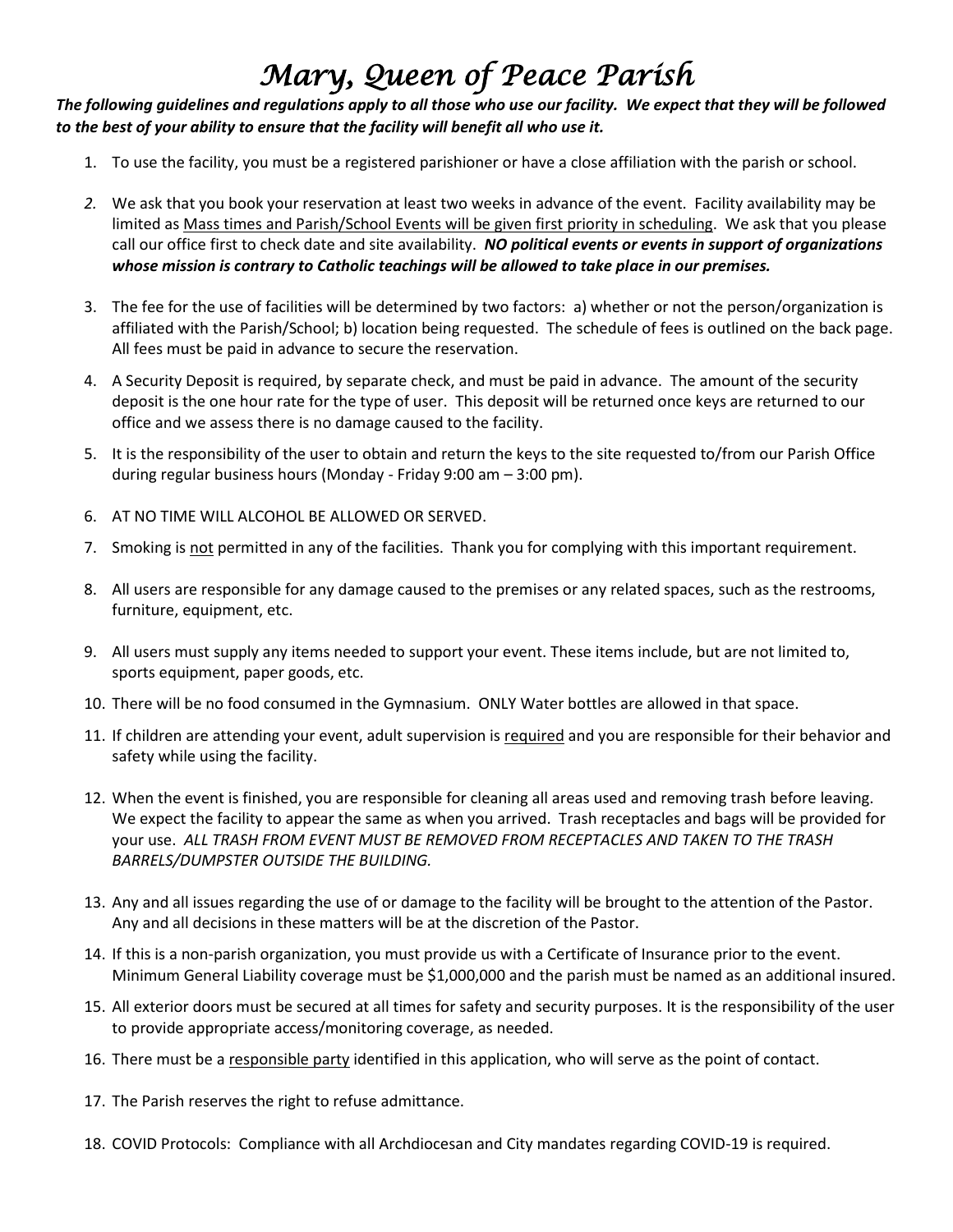#### **SCHEDULE OF FEES**

| <b>Type of Use</b>                                      | Gymnasium-<br>St. Joseph | Cafeteria-<br>St. Joseph | Lower Church Room -<br>St Joseph | <b>Lower Church Hall</b><br><b>St. Francis</b> |
|---------------------------------------------------------|--------------------------|--------------------------|----------------------------------|------------------------------------------------|
| Parish Events                                           | Exempt                   | Exempt                   | Exempt                           | Exempt                                         |
| Registered Parishioner/ Parish-related<br>organizations | \$75.00/hr.              | \$75.00/hr.              | \$75.00/hr.                      | \$75.00/hr.                                    |
| Non-Parish organizations/persons                        | \$100.00/hr.             | \$100.00/hr.             | \$100.00/hr.                     | \$100.00/hr.                                   |
| St. Joseph School                                       | Exempt                   | Exempt                   | Exempt                           | Exempt                                         |
| Parish Pastoral Uses                                    | Exempt                   | Exempt                   | Exempt                           | Exempt                                         |

# **NOTE:** *Please call our office first at 781-396-0423 to check availability.*

| Facility requested: __________________________________Key receipt acknowledgement: ____________(initials)       |                                     |  |
|-----------------------------------------------------------------------------------------------------------------|-------------------------------------|--|
|                                                                                                                 |                                     |  |
|                                                                                                                 |                                     |  |
|                                                                                                                 |                                     |  |
|                                                                                                                 |                                     |  |
| Contact phone number: ___________________________________Contact e-mail: __________________________             |                                     |  |
| Payments required:                                                                                              |                                     |  |
| Fee (rate per schedule above X number of hours requested): ______(Check payable to Mary, Queen of Peace Parish) |                                     |  |
| Security Deposit = 1hr x rate per schedule above, paid by separate check payable to Mary, Queen of Peace Parish |                                     |  |
| Please complete, sign and return one copy of this form with your payments to our office located at:             |                                     |  |
|                                                                                                                 | 114 High Street, Medford, MA 02155. |  |

**I HAVE READ THE ABOVE RULES AND REGULATIONS FOR USING THE FACILITY AND FULLY UNDERSTAND AND AGREE TO FULFILL MY OBLIGATIONS AND RESPONSIBILITIES, AS OUTLINED HEREIN.**